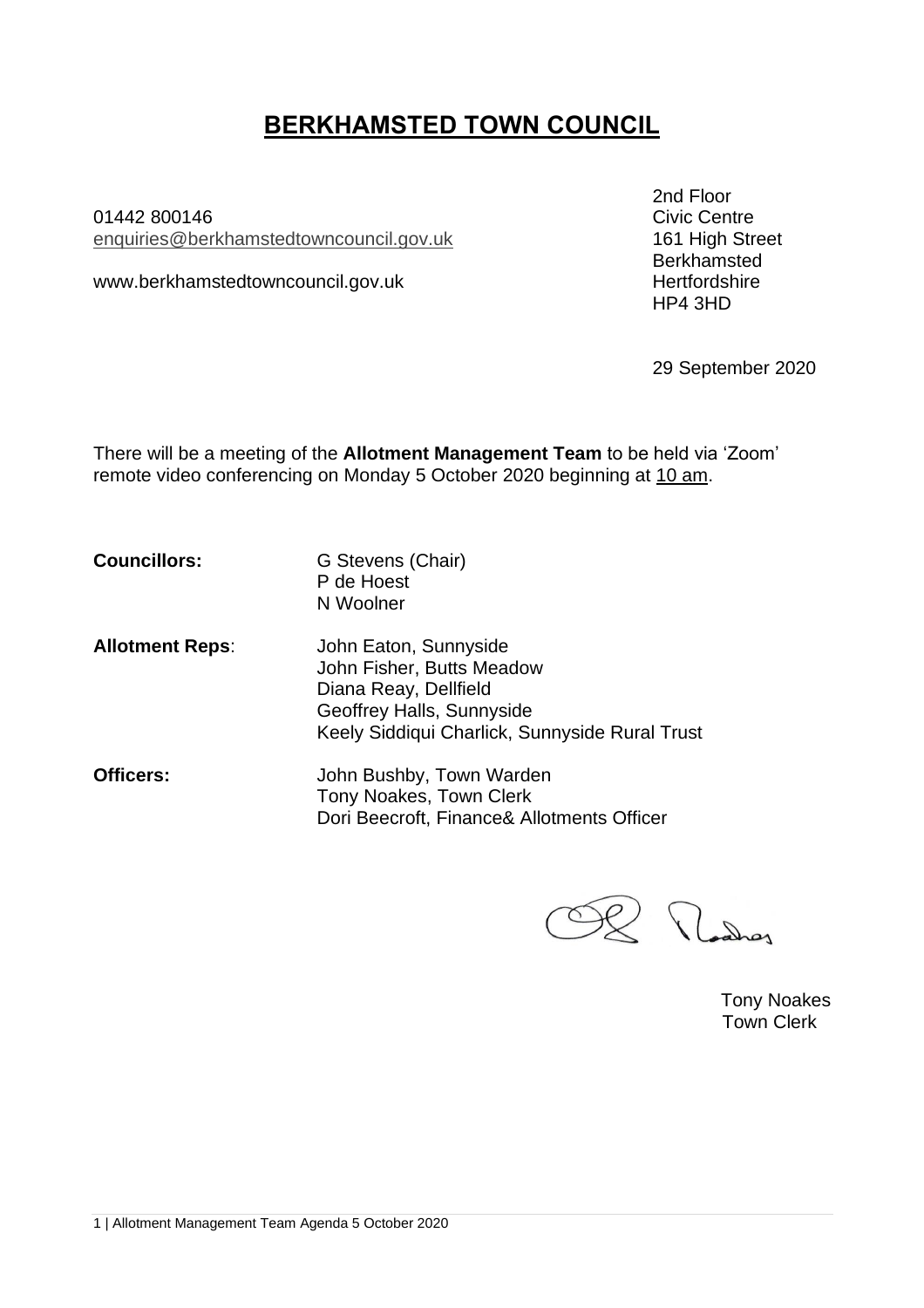## **Members of the public are invited to attend all meetings of the Town Council and it has put in place procedures to facilitate this for virtual meetings.**

Anyone wishing to speak at this meeting should contact the Town Clerk for the meeting log in details. Email [townclerk@berkhamstedtowncouncil.gov.uk](mailto:townclerk@berkhamstedtowncouncil.gov.uk) and confirm your name, your address in Berkhamsted and details of any items on the agenda you may wish to speak about. The cut off point for requests to join the meeting is midday on the 5 October 2020.

## **AGENDA**

# **OPENING MATTERS**

# **AMT 21/20 Apologies for Absence**

# To receive any **apologies for absence**.

## **AMT 22/20 Minutes of the previous Meeting**

(i) To approve the minutes of the previous meeting held on 6 July 2020 (previously circulated).

## **Minutes Actions – 6 July 2020**

| <b>Reference</b> | <b>Action</b>                                                                                                        | <b>Complete</b> | Outstanding -<br><b>Responsibility</b>   |
|------------------|----------------------------------------------------------------------------------------------------------------------|-----------------|------------------------------------------|
| 08/20            | Road improvements at SSO.                                                                                            |                 | Projects List                            |
| 14/20            | Inform police about thefts and<br>damage from SSO & DF. Request<br>police notices, to be displayed on<br>the estate. | ✓               | Yes-JB                                   |
| 16/20            | Bring forward allotment<br>investment proposals to the next<br>meeting (up to a total expenditure<br>of £8000).      | ✓               | For meeting 5<br>October 2020            |
| 17/20            | Deer Incursion reduction ideas for<br>next meeting.                                                                  |                 | Allotment<br>representatives/JB/TN       |
| 17/20            | Can waiting list personal data be<br>transferred to SRT for<br>volunteering.                                         | ✓               |                                          |
| 17/20            | Road entrance upgrade<br>SSO/Grantham Mews.                                                                          |                 | Projects List                            |
| 17/20            | Rotting Gate Post at BM -<br>investigate and renew.                                                                  |                 | Frank Cooper have<br>been asked to quote |
| 17/20            | Reconcile the waiting lists<br>between the Colony database and<br>the Allotment representatives.                     |                 | Ongoing                                  |
| 18/20            | Rental charges for 2020/21 -<br>recommend no change, approval<br>at Full Council 20 July 2020.                       | ✓               |                                          |
| 19/20            | Reinstate plot management<br>process to deal with poor upkeep<br>of plots or non-payment.                            | ✓               | For meeting 5<br>October 2020            |